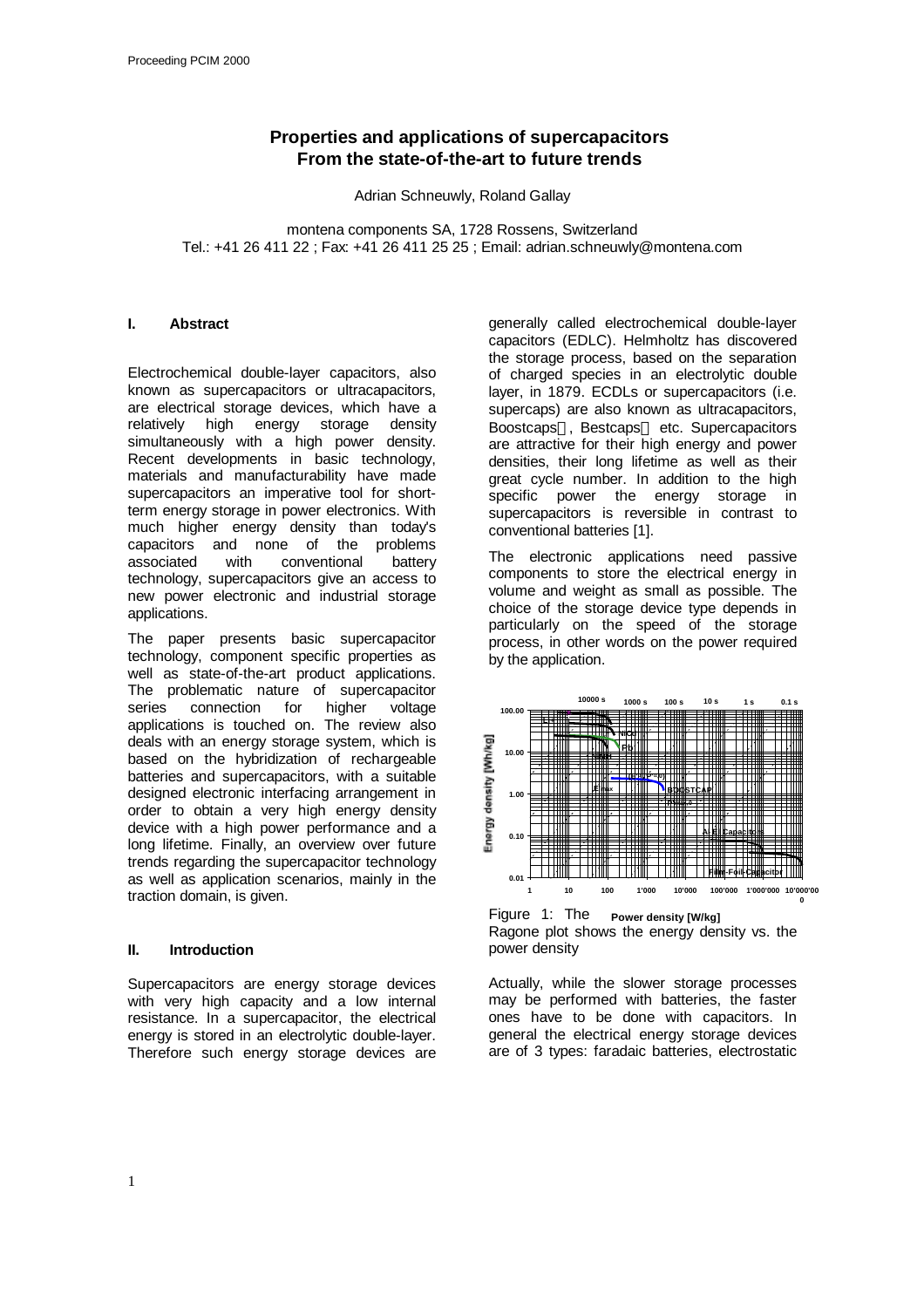capacitors and magnetic inductors. The situation may be well summarized by the following so-called Ragone plot (Figure 1). Detailed informations on the Ragone plot are given in chapter 4.The energy density in a battery may rise to 150 Wh/kg. This is about 10 times higher than the highest expected value of a supercapacitor. The power density in a battery has difficulty to reach 200 W/kg and is therefore about 20 times smaller than the expected supercapacitor performance. The batteries suffer from several weaknesses, which exhibit a rapid decrease of their performances. The origins may be the fast charge-discharge cycles or the cold environmental temperature. The batteries have also a limited lifetime and require expensive maintenance.

Through the different capacitor technology types, the EDLC presents the highest energy density. Dielectric and electrolytic capacitors, as well as ceramic capacitors show very high power densities but very low energy densities. Compared to batteries, capacitors reveal much longer lifetimes and cyclabilities. In terms of power and energy density the supercapacitor fills up the gap between the batteries and the classical capacitors, allowing new applications. The properties of the different energy storage devices are presented in Table 1.

|                          | Capacitors          | <b>EDLC</b>     | <b>Batteries</b> |
|--------------------------|---------------------|-----------------|------------------|
| Energy density [Wh/kg]   | 0.1                 | 3               | 100              |
| Power density [W/kg]     | $10^{7}$            | 3'000           | 100              |
| Time of charge [s]       | $10^{-3} - 10^{-6}$ | $0.3 - 30$      | >1'000           |
| Time of discharge [s]    | $10^{-3} - 10^{-6}$ | $0.3 - 30$      | 1'000-           |
|                          |                     |                 | 10'000           |
| Cyclability [1]          | $10^{10}$           | 10 <sup>6</sup> | 1'000            |
| Typical lifetime [years] | 30                  | 30              | 5                |
| Efficiency [%]           | >95                 | 85-98           | 70-85            |

Table 1: Storage component property comparisons

## **III. Technological aspects of supercapacitors**

#### **3.1 Cell construction**

A supercapacitor cell basically consists of two electrodes, a separator, and an electrolyte (Figure 2). The electrodes are made up of a metallic collector, which is the high conducting

part, and of an active material, which is the high surface area part. The two electrodes are separated by a membrane, the separator, which allows the mobility of the charged ions but forbids the electronic conductance. This composite is subsequently rolled or folded into a cylindrical or rectangular shape and stacked in a container. Then the system is impregnated with an electrolyte. The electrolyte may be of solid state, organic or aqueous type, depending on the application power requirement. The working voltage of supercapacitor is determined by the decomposition voltage of the electrolyte and depends mainly on the environmental temperature, the current intensity and the required lifetime. The capacitance of an EDLC can be very large, e.g. several thousands of Farads, thanks to the very small distance which separates the opposite charges at the interfaces between the electrolyte and the electrodes and thanks to the very huge surface of the electrodes.



Electrodes

Figure 2: Supercapacitor sketch

In the following, the different materials used in supercapacitor are discussed more in detail.

## **3.1.1 Electrode**

Since the capacitance is proportional to the surface area, electrochemical inert materials with the highest specific surface area are utilized for supercapacitor electrodes in order to form a double layer with a maximum number of electrolyte ions. As high surface active materials, metal oxides, carbon and graphite are the most interesting. The main difficulties are to find cheap materials, which are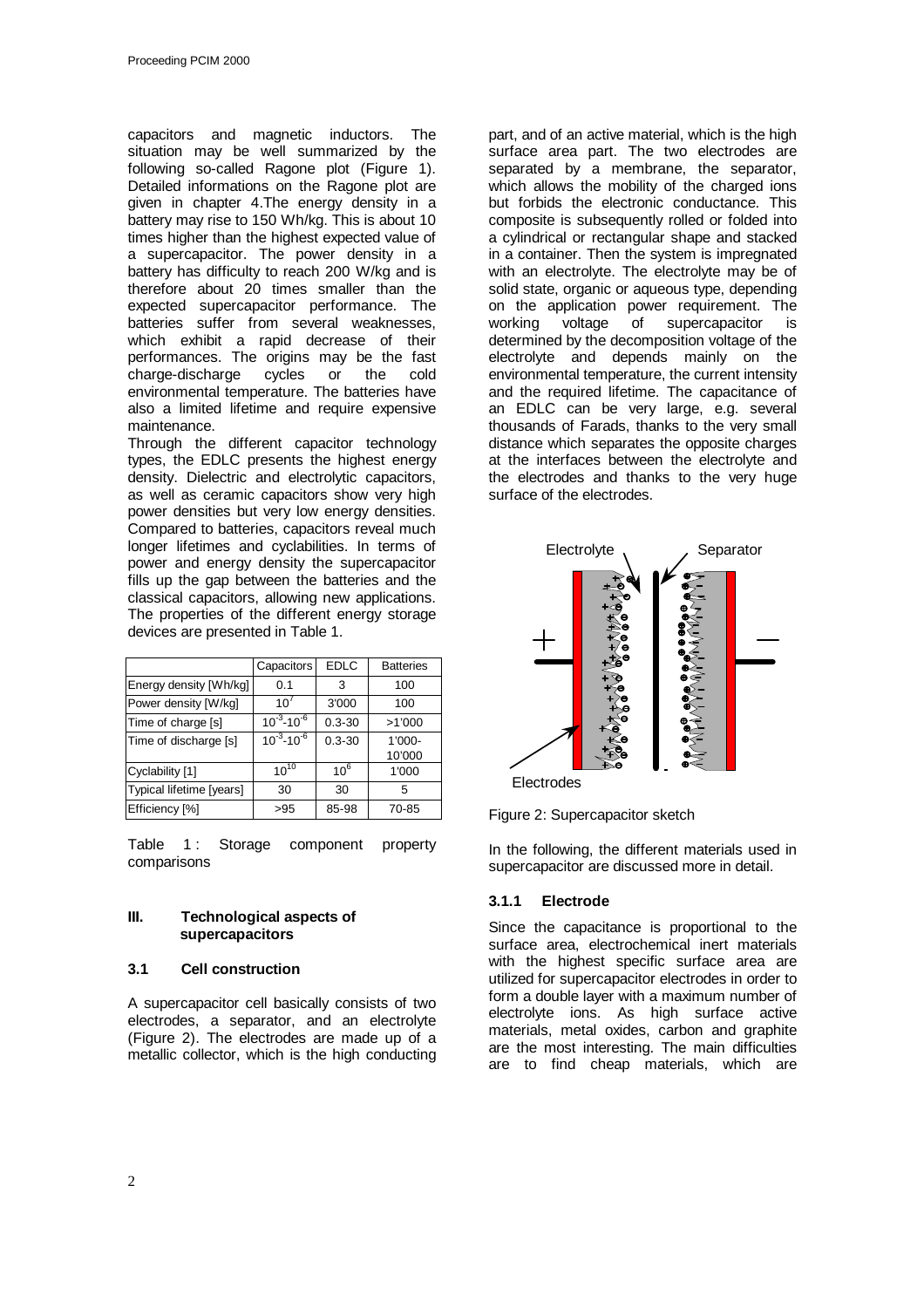chemically and electrically compatible with the electrolyte. Capacitors for high energy applications require electrodes made of high surface area activated carbon with appropriate surface and pore geometry. Carbonaceous materials commonly are activated carbon fibers, carbon black, active carbon, carbon<br>fibers. carbon gel, skeleton carbon, carbon gel, skeleton carbon, mesocarbon as well as microbeads. The best carbon electrodes have surfaces as high as  $3'000$  m<sup>2</sup> per gram of material. The electrode capacitance increases linearly with the carbon surface area and may reach a capacitance of 250 F/g. They are usually prepared from high surface area carbon powders or fibers. The powders are applied, e.g. as a paste on the metallic current collector. Such an arrangement, however, leads to a considerable contact resistance between grains and between the grains and the support. In order to overcome these problems, pressure has to be applied or the carbon powder has to be mixed with metal fibers or powders in order to increase conductivity.

Recently several capacitors using high surface area electrodes composed of RuO<sub>2</sub> based composites have been introduced [14]. Such devices have e.g. the size of a credit card and have a capacitance of 200-300 mF at 4-8 V. The RC time constant is about 5 ms.

# **3.1.2 Electrolyte**

As mentioned above the electrolyte may be of the solid state, organic or aqueous type. Organic electrolytes are produced by dissolving quaternary salts in organic solvents. Their dissociation voltage may be greater than 2.5 V. Aqueous electrolytes are typically KOH or H2SO4, presenting a dissociation voltage of only 1.23 V. The energy density is thus about 4 times bigger for an organic electrolyte. As a consequence of the quadratic dependence of the energy density of the capacitor on the capacitor's voltage use of an organic electrolyte would be desirable. However, if power density is important, the increase in the internal resistance (ESR) due to the lower electrolyte conductivity has to be considered as well. The electrolyte solution should therefore provide high conductivity and adequate electrochemical stability to allow the capacitor being operated at the highest possible voltages.

Earlier work [2] indicated TEATFB in acetonitrile as the best performing organic electrolyte system for EDLC applications. Depending on the molarity conductivities up to 60 mS/cm are possible. Covalent Associates introduced novel electrolytes known as ionic liquids. The advantage of these electrolytes are manifold, they are non-corrosive, the typical conductance is about 8 mS/cm, and the electrolytes can be used up to high temperatures of about 150 °C. Blending with acetonitrile results in a conductance of 60 mS/cm.

# **3.1.3 Separator**

Many of the commercial available separators are designed for battery use mainly. Hence an accurate evaluation of the separator is essential to achieve the exceptional performance of EDLCs. If organic electrolytes are used, polymer (typically PP) or paper separators are applied. With aqueous electrolytes glass fiber separators as well as ceramic separators are possible. The separator allows the transfer of the charged ions but forbids the electronic contact between the electrodes.

The basic principles to obtain a competitive EDLC is to collect all the following performances: high ionic electrolyte conductance, high ionic separator conductance, high electronic separator resistance, high electrode electronic conductance, large electrode surface, low separator and electrodes thickness.

In Table 2 an overview over material specifications for best performance EDLCs using an organic electrolyte are given (based on model calculations).

| Active layer thickness             | $100 \mu m$      |  |
|------------------------------------|------------------|--|
| Volumetric Capacitance             | 100 $F/cm3$      |  |
| Electrolyte                        | $0.05$ S/cm,     |  |
| Cell Voltage                       | 2.5V             |  |
| <b>Current Collector Thickness</b> | $25 \mu m$       |  |
| Separator Porosity                 | 50 %             |  |
| Separator Thickness                | $25 \mu m$       |  |
| Distributed Resistance in Pores    | 10 x electrolyte |  |

Table 2: EDLC best performance parameters **3.1.4 Material research**

Most of the recently published works [3-6] deal with developing and testing of new electrode materials on laboratory scale devices. Carbonaceous materials in their various forms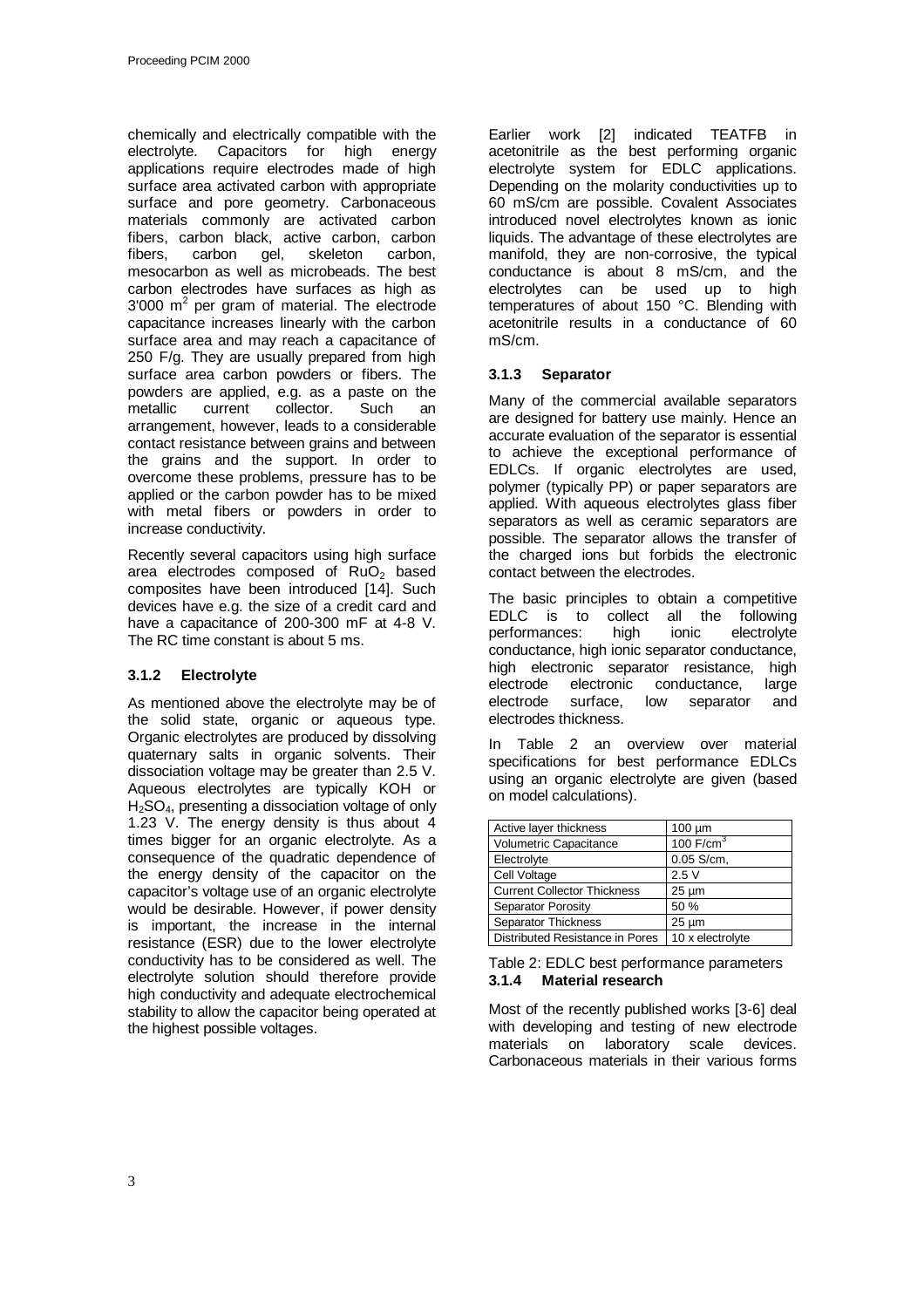have been studied as electrodes for the construction of EDLC energy storage devices. Activated carbon composites and fibers [7] with surfaces up to 3'000  $m^2$ /g, measured by gas adsorption, as well as carbon aerogels [8] with surface areas up to 850  $\text{m}^2/\text{g}$  have been investigated. Unfortunately a significant part of the surface area resides micropores (<2nm) which are not accessible to the electrolyte ions. The remaining surface area electrochemically accessible (meso and macropores) reveals a capacitance well below the estimated values. Therefore the pore size distribution together with the surface area are important for the determination of the double layer capacitance.

Since Iijima's original work [9], nanostructured materials such as carbon nanotubes have been recognized as a material with promising applications in chemistry and physics. Several methods were developed to synthesize nanotubes as arc-discharge process [10, 11], chemical vapor deposition (CVD) i.e. pyrolisis of hydrocarbons [12], laser ablation and a variety of combinations of the above mentioned methods [13]. Several requirements still remain to be fulfilled before the development of a nanotube-based technology, in particular the production of macroscopic quantities of nanotubes can be achieved. Recently Emmenegger et al. [11] have realized EDLC electrodes with well aligned carbon nanotubes



films synthesized with a pyrolytic method on a thin aluminum substrate (Figure 3).

## Figure 3: Carbon nanotube electrode [11] **3.2 Devices**

Two construction types of supercapacitor devices are generally used: the monopolar cell design and the bipolar cell design.

The monopolar device shows very high capacitance due to a high surface area. The devices are assembled by winding or stacking in parallel identical electrodes, separator and collector foils. The voltage of the device is identical to that of the single cell. It is also possible to produce asymmetric devices with one supercapacitor electrode and one battery electrode such as NiOx or MnO2 [14]. The idea is to double the capacitance of the device because only the supercapacitor-electrode determines the capacitance now. In addition the cell voltage is higher due to the redox potential of the battery electrode. As an advantage the voltage of such supercapacitors during discharge decreases only slightly. Energy densities of up to 20 Wh/kg and power densities of up to 5 kW/kg are possible. Another type of asymmetric device is the hybrid capacitor by Evans [15]. He uses  $RuO<sub>2</sub>$  for a high capacitance electrode and a Ta electrolytic capacitor electrode. This device was made for military applications and resisted several thousand g acceleration.

A high productivity is obtained by winding the different monopolar cell components with a precise control of all the parameters.

The bipolar devices allow a high voltage, low resistance and low capacitance [16]. Such supercapacitors are built up by stacking several single cells in series into one case. The sealing of such devices is very sophisticated, as the electrolyte must be prevented from contacting one cell with another.

# **3.3 The winding technology**

Many production and deposition methods exist to produce supercapacitor electrodes. The extrusion of charged polymers, produced by mixing activated carbon in a polymer matrice, is a possible way to produce good performance and low cost carbon electrodes for supercapacitors. The advantages of this process are a continued fabrication process resulting in a high productivity and therefore in low costs. The extruded carbon foil is very homogeneous, can be produced in variable sizes and is self-supporting.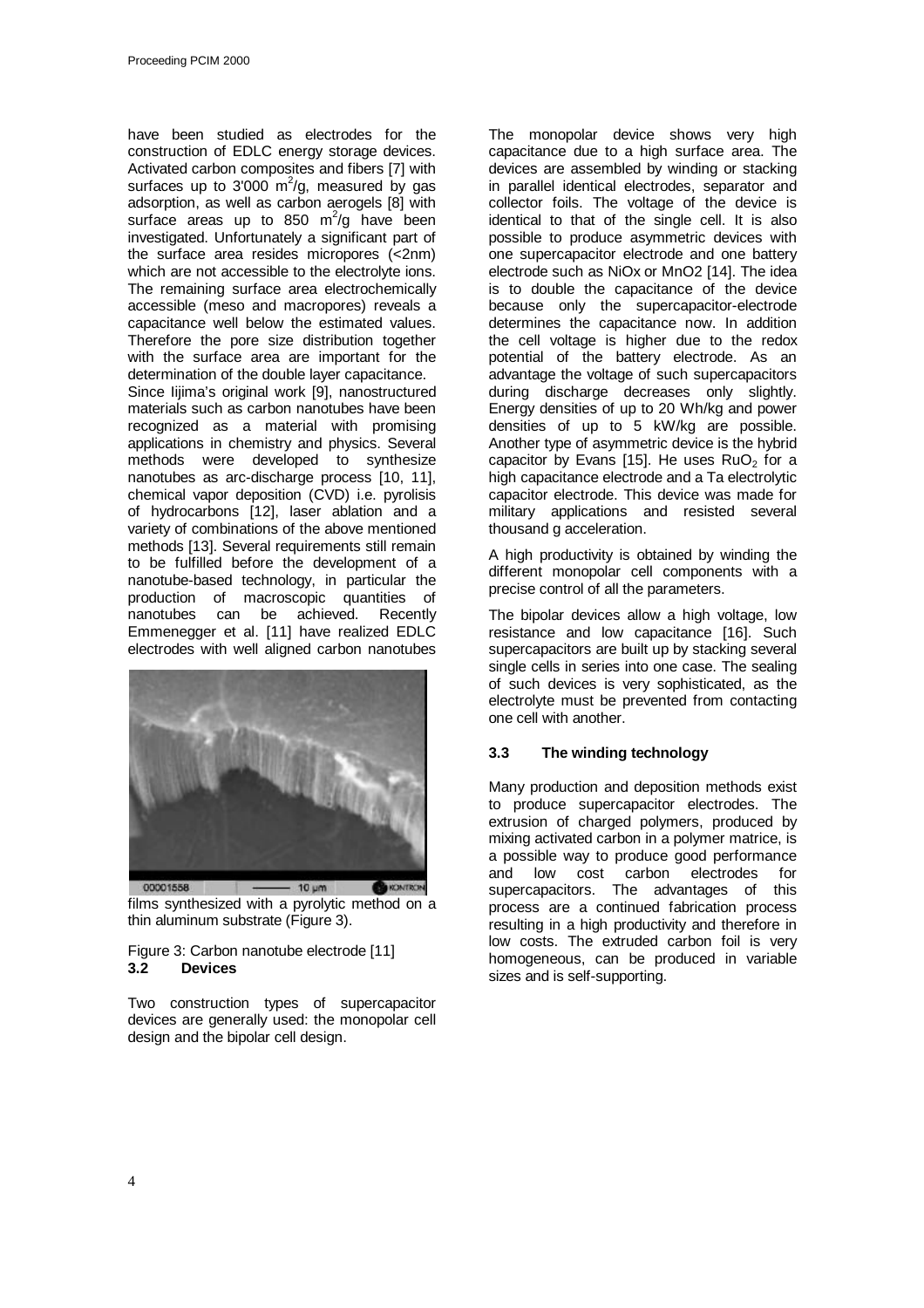Different processes are applied to assemble the electrodes, the separator and the current collector layers.

Advantages of the winding technology are a very reliable process, a high productivity and therefore low costs. The winding technology allows variable sizes and designs of the devices as the composite is subsequently rolled or folded into a cylindrical or credit card shape. Due to a good control of the foil tensions during the winding, it is possible to achieve a low internal resistance ESR.





Figure 4: Supercapacitor flat winding



#### **IV. Properties of supercapacitors**

#### **4.1 Capacitor equivalent circuit**

The capacitor may be modelized by the electrical circuit presented in Figure 6. The equivalent series resistance ESR limits the current and is responsible for the electrical losses. To get high power, it is absolutely necessary to have a low series resistance. The parallel resistance  $R<sub>p</sub>$  is responsible for the capacitor self discharge time. Its value must be as high as possible to limit the leakage current. The time constant  $\tau$  of the self-discharge is  $\tau$  = Rp C.

## **4.2 Ragone plot**



Figure 6: Supercapacitor equivalent circuit

The Ragone plot is a chart, which gives the relation between the energy density and the power density of a storage system. It is used to compare the performances of the different storage types like batteries, supercapacitors and conventional capacitors.

Before to give the equation of the Ragone curve let us define

**C** the capacitance [F] **uc** the voltage on the theoretical capacitor [V] **RS** the capacitor internal resistance ESR [Ω] **RL** the load resistance [Ω] **P** the power [W] **P0** the initial power during a discharge at constant **R<sup>L</sup> P**<sub>max,0</sub> the initial maximum power [W] **M** the capacitor mass **t<sub>0</sub>** the technology time constant:  $\tau_0 = R_S C$ <br> **t** the application time constant:  $\tau = (R_L + R_S) C$ **t** the application time constant:<br>i the current:  $i(t) = C \, du/dt$ **u** the voltage on the physical cap.  $u(t) = u_c(t)$  - $R_{\text{si}}(t)$  $E_{\text{max}}$  the max. energy stored in the cap.  $E_{\text{max}} = C U_0^2 / 2$ 

## **4.2.1 Ragone plot coordinates**

The parameter of the Ragone plot is actually the load resistance **RL**. It does mean that the plot shows the energy and the power, which can be dissipated for the different values of the load resistance. To simplify the relations we introduce the parameter  $\alpha$  defined by the relation  $\tau = \alpha \tau_0$ ,  $R_L + R_S = \alpha R_S$ . If  $R_L$  is constant, the initial peak power at time t=0 may be written as

$$
P_{\alpha, o} = U_o^2 (\alpha - 1) / \alpha^2 / R_s
$$

The maximum peak power  $P_{max,0}$  is available at time t=0 when  $\overline{R}_s = \overline{R}_L$ , and it is equal to

 $P_{\text{max,o}} = E_{\text{max}} / 2 t_{o} = U_{o}^{2} / 4 R_{s}$ 

Only a part of the stored energy is available for the load. The amount is equal to the load power integration from  $t = 0$  to  $t = \infty$ .

$$
E_{a} = E_{\text{max}}(a-1)/a
$$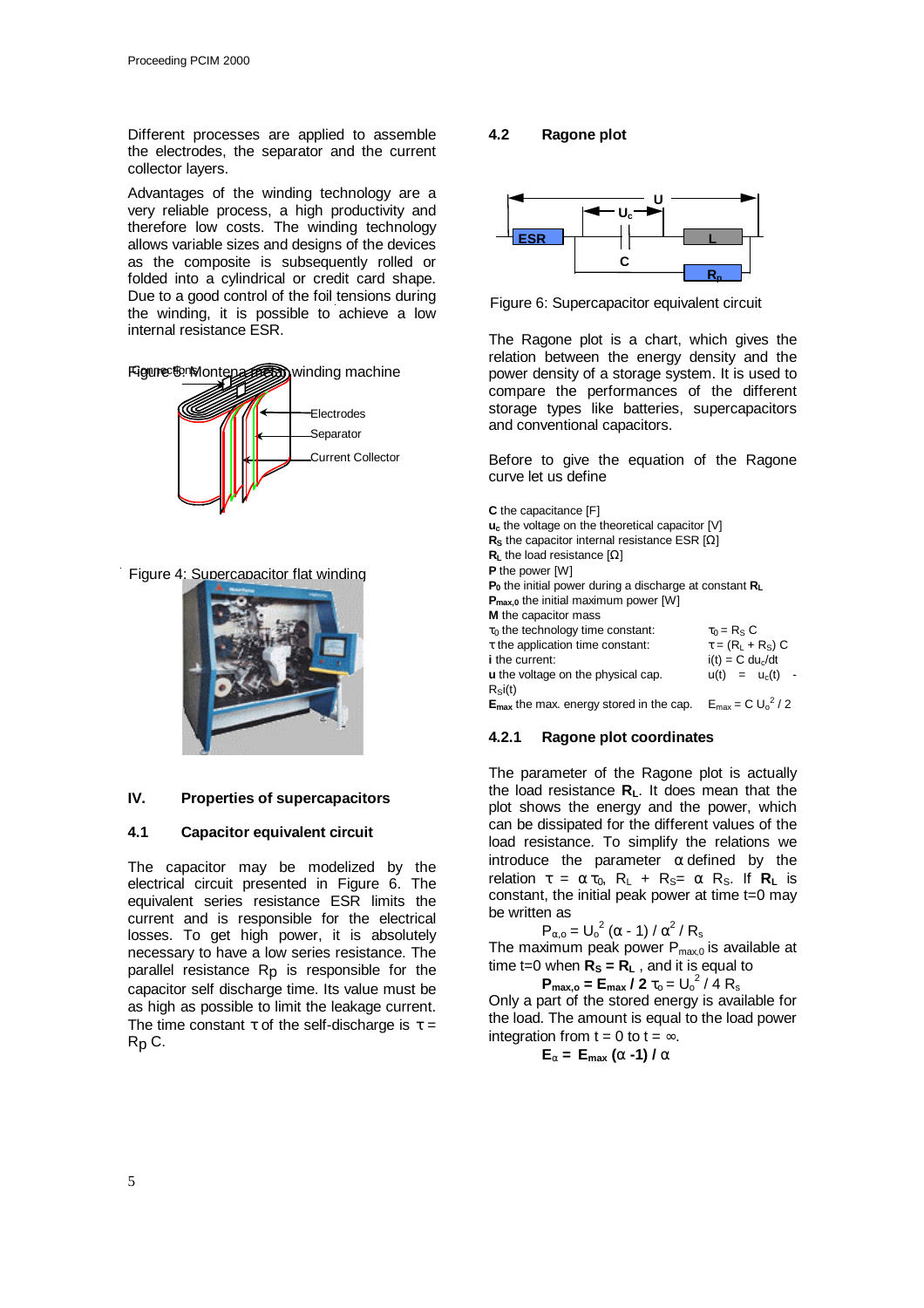The Ragone plot coordinates for a given **RL** are consequently

$$
E'_a = E_a / M = E_{max} (a - 1) / a / M
$$
  
\n
$$
P'_{a,o} = P_{a,o} / M = 2 E_{max} (a - 1) / a^2 / t_o / M
$$
  
\n
$$
= 4 P_{max,o} (a - 1) / a^2 / M
$$

The numerical values of these coordinates are usually given per unit of component weight.

## **4.2.2 Available power**

When the load resistance is smaller than the internal resistance, the current will be higher, but the voltage drop on the load is strongly reduced. The consequence is that a smaller power may be delivered to the load.

On the right side of the Ragone plot (Figure 1), the curve is interrupted on a point of maximum power density P'<sub>max,0</sub> corresponding to a load resistance equal to the capacitor internal resistance. On the left side, in the "low" power range the load resistance is much bigger than the capacitor internal resistance.

## **4.2.3 Available energy**

The first observation, which may be done, is that at the maximum power rate, only half of the stored energy is available. The second half is dissipated in the capacitor internal resistance. In this high power condition, the current is very important and the losses in the capacitor are proportional to the internal resistance time the square of the current.

The second observation is that in the "low" power condition almost all the energy  $E'_{max}$  is available for the load. The losses are very small because for the same capacitor internal resistance, the current is very small.

All the above remarks are valid for the primary and secondary batteries.

The losses inside the capacitor are

$$
E_{p\alpha} = E_{\text{max}} / a
$$
  
\n
$$
P_{p\alpha, \text{o}} = 2 E_{\text{max}} / a^2 / t_{\text{o}}
$$

The efficiency η, which is the ratio between the energy used in the load to the total energy content, is equal to  $\eta = 1$ ?  $1 / \alpha = R_1 / (R_1 + R_S)$ 

#### **4.3 Performance of supercapacitors**

In Table 3 the performances of selected supercapacitors available today is given.

| Companies       | Voltage | Capacity | Energy  | Power  |
|-----------------|---------|----------|---------|--------|
|                 | IV1     | [F]      | [Wh/kg] | [W/kg] |
| Asahi Glass (J) | 2.5     | 3000     |         | 0.4    |
| Econd $(R)$     | 500     |          | 0.3     | 56     |
| Elna Comp. (J)  | 5.5     | 1        |         |        |
| Epcos (D)       | 2.3     | 2700     | 2.5     | 2.7    |
| Evans (US)      | 100     | 200      | 1.1     |        |
| Matsushita (J)  | 2.3     | 470      | 1.1     | 0.35   |
| Maxwell (US)    | 2.3     | 2700     | 2.5     | 2.7    |
| Montena (CH)    | 2.5     | 800      | 2.4     | 2.8    |
| Nec (Tokin) (J) | 5.5     |          | 1.3     | 0.5    |
| Polystor (USA)  | 2.5     |          |         | 4      |

Table 3 : Performance of supercapacitors [17]

The actual detailed performance of the montena Boostcap ultracapacitors are given in Table 4.

|                                 |              | BCAP000<br>5 | <b>BCAP0007</b> |
|---------------------------------|--------------|--------------|-----------------|
| Rated voltage                   | [V]          | 2.5          | 2.5             |
| Max. voltage                    | [V]          | 2.8          | 2.8             |
| Capacitance                     | [F]          | 800          | 1'400           |
| DC serial resistance            | [mW]         | 2.4          | 1.6             |
| Time constant                   | [s]          | < 2          | $\lt 2$         |
| DC parallel res. (24h,<br>25°C) | [W]          | > 2'000      | > 2'000         |
| Self discharge current          | [mA]         | $\lt 2$      | < 2             |
| Spec. energy (@ 2.5V) [Wh/kg]   |              | 2.4          | 4.3             |
| Spec. peak power<br>(@ 2.5V)    | [W/kq]       | 2'200        | 3'450           |
| Weight                          | [g]          | 290          | 280             |
| Volume                          | [I]          | 0.255        | 0.255           |
| Operating temperature           | $\lceil$ °Cl | - 35 to 65   | - 35 to 65      |
| Storage temperature             | [°C]         | $-35$ to 65  | $-35$ to $65$   |

Table 4 : Performance of montena Boostcap™ ultracapacitor

## **4.3.1 Performance in future**

The EDLC goal is to reach the highest energy and power densities to get the smallest component volume and weight for a given application. Concretely the goals of montena have been fixed to 5 Wh/kg for the energy density and to 5 kW/kg for the power density.

To meet these values, it is necessary to increase capacitance density, to reduce the ESR and to increase the cell operating voltage. The efforts are concentrated on the study of the electrode surface and accessibility, the grain to grain and grain to support contacts, the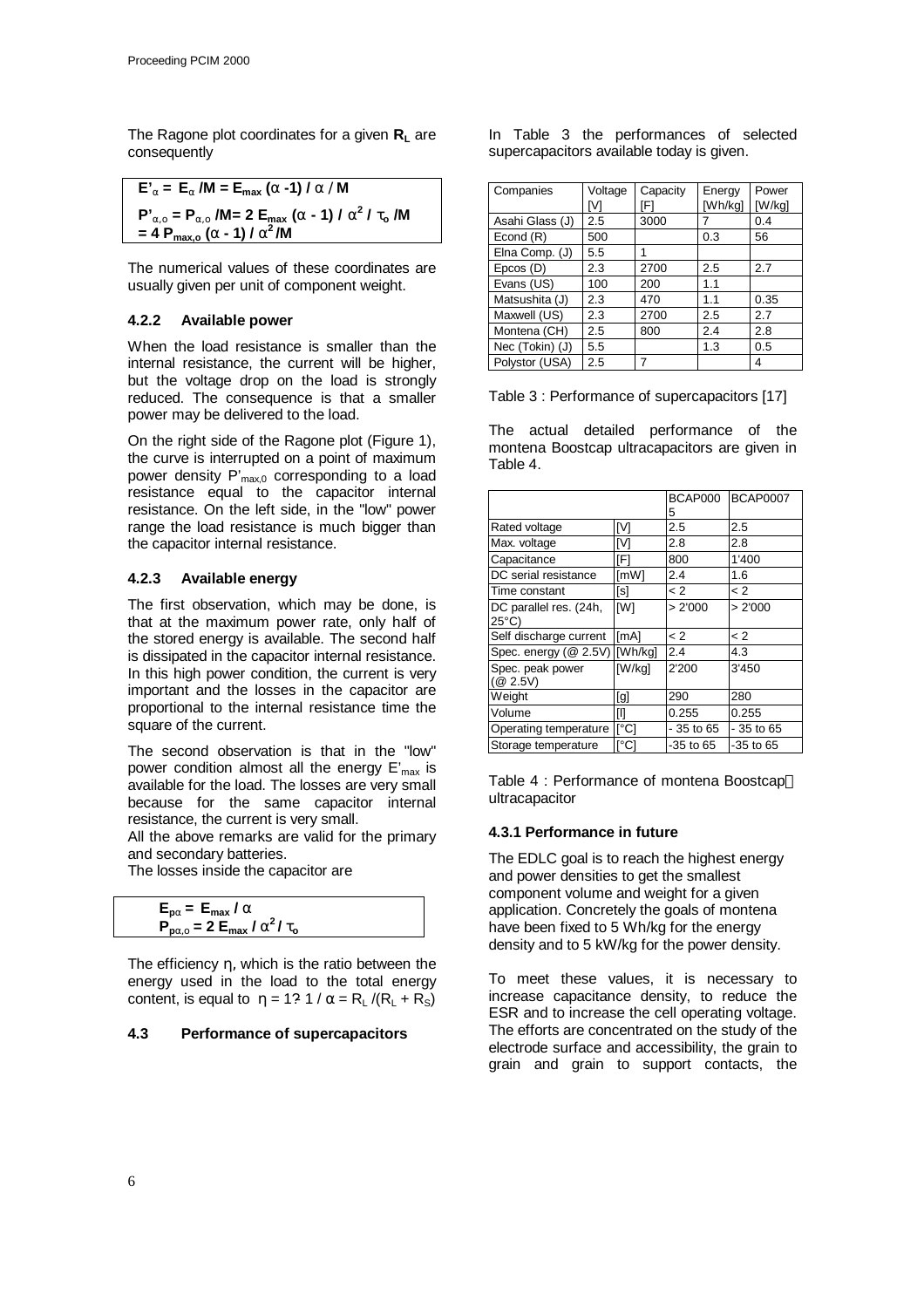separator materials, and the electrolytic decomposition voltage.

## **V. Applications**

Today small size supercapacitors as for example gold caps from Tokin are widely used as maintenance-free power sources for IC memories and microcomputers [18]. Among newly proposed applications for large size supercapacitors are load leveling in electric and hybrid vehicles as well as in the traction domain, the starting of engines, applications in the telecommunication and power quality and reliability requirements for uninterruptable power supply (UPS) installations. In general supercapacitors may be adapted to the following two application domains.

The first one corresponds to the high power applications, where the batteries have no representative access. The EDLCs, thanks to their high power capability, will allow new opportunities for power electronics. All applications where short time power peaks are required can be provided by these capacitors. Typical examples where a big current is required during a short time are the fast energy management in hybrid vehicles or the starting of heavy diesel engines

The second one corresponds to the low power applications, where the batteries could be more suitable but are at the origin of maintenance problems or of insufficient lifetime performance. The supercapacitors, even if they are much bigger, bring enough advantages to substitute the batteries. In this field, the UPS as well as security installations are the most representative examples.

# **5.1 Typical applications**

The ECDL capacitors may be used wherever high power delivery or electrical storage is required. The following examples give an<br>overview over typical supercapacitor overview over typical supercapacitor applications.

# **5.1.1 Starter**

Today the energy that is required to crank a small or big engine is stored in either Pb or Ni-Cd batteries. Because of their high internal resistance, which limits the initial peak current,

they have to be oversized. The fast battery discharging and the cold environmental temperature affect heavily their properties. The supercapacitors have a better power behavior and a better environmental acceptance.

## **5.1.2 Hybrid vehicle**

The mean power of a small car is about 30 kW and its peak power should be about 60 kW. The supercapacitors may supply the power to the electrical vehicle required to meet the city road traffic conditions. Nevertheless in most of the cases there is a need for an additional battery to insure a certain amount of autonomy and to reach the range requirement.

Since 1991 in the department of electrical engineering of the HTA Lucerne (University of applied Science of Central Switzerland) concepts for hybrid vehicles have been developed and realized [19]. In April 1997, as one of the first vehicles in the world, the « Blue-Angel » prototype-vehicle was able to recuperate energy by means of supercapacitors in a so-called SAM (Super Accumulator Module) (Figure 7 and 8).

Figure 7: Blue-Angel of the HTA Lucerne pulling an 85t ADtranz locomotive [19]



ECN Netherlands is active in a fuel cell/supercapacitor project for an electric scooter. The fuel cell has a power of 1.2 kW and is mounted in a trailer pulled by the scooter. The supercapacitor has a 15 kWs energy. The supercapacitors were mounted on the scooter replacing the former battery. The feasibility of the fuel cell plus supercapacitor concept is demonstrated in this project. Honda announced at the vehicle conference 2000 of Geneva that the first fuel cell vehicles will be introduced on the market in 2003.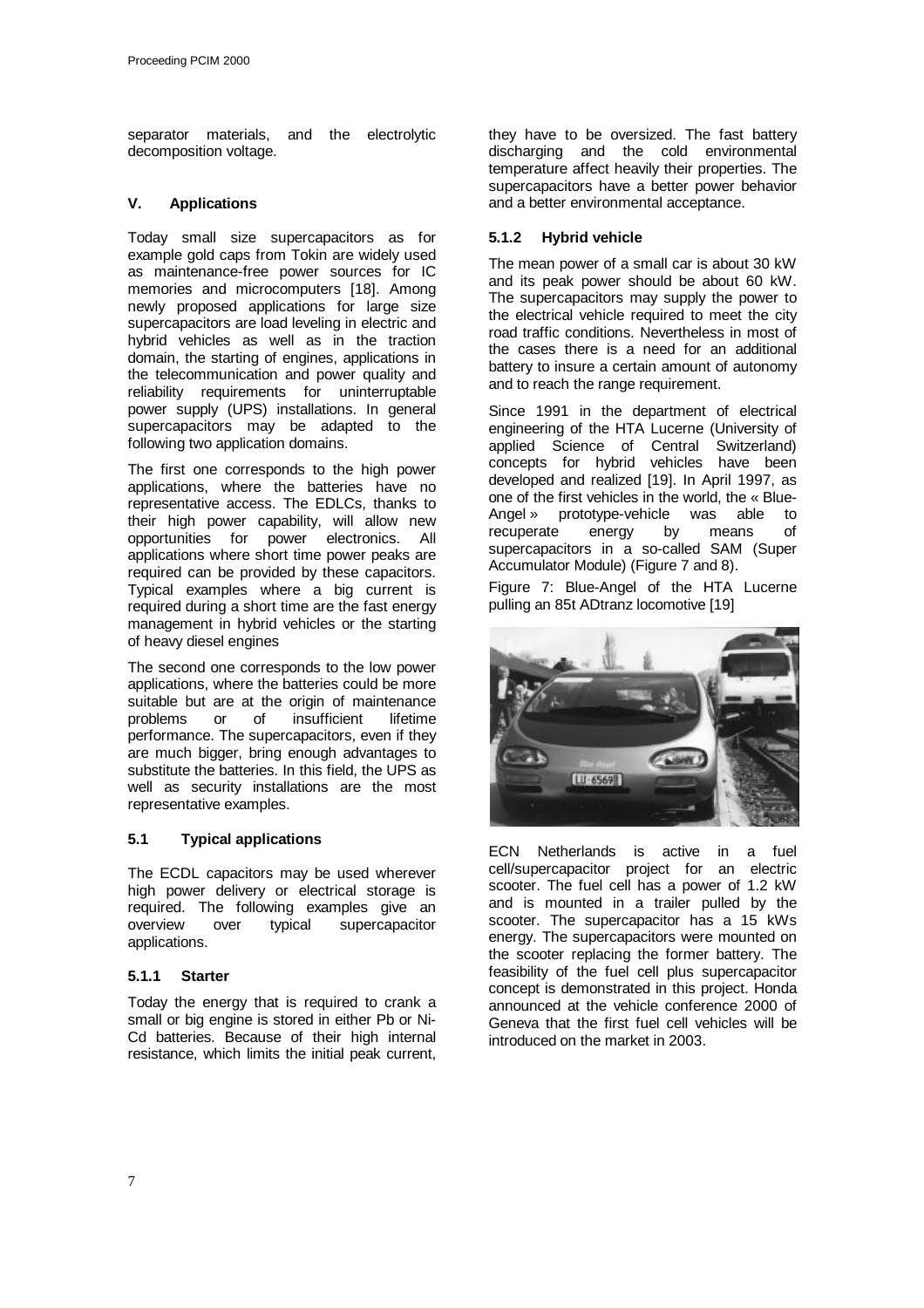

Figure 8: Hybrid vehicle sketch

# **5.1.3 UPS**

The Uninterruptable Power Supplies (UPS) may find some economical interests by using the ECDL capacitors, thanks to the suppression of an inverter and to the suppression of the maintenance. The energy supply during a limited time, at a voltage much higher than that of batteries, is easier to perform with these capacitors.

# **5.1.4 Toy applications**

Another domain are toy applications, where the total running time is typically not longer than 10 hours [20]. A supercapacitor designed for ten years or several 100'000 cycles is not optimized for such application, lower performance is thoroughly sufficient. For short terms the largest markets are for devices with < 12 V and only around 2004 the market for devices with  $> 48$  V will have grown to the same size and will give opportunities for the supercapacitor market.

# **5.1.5 GSM applications**

During the short 0.5 ms pulse of 1 A, the battery voltage drops considerably. If it is below a certain limit, the phone is not longer operable. With a supercapacitor the voltage drop is reduced significantly and it takes much longer until the critical low voltage is reached during the pulse. In essence the operation time of the phone is extended.

# **5.1.6 Other applications**

There are a variety of other very interesting applications, which also emphasizes the economically interesting aspects of the supercapacitors for high-power density applications. Additional applications may be found in:

- ˙ elevators, cranes or pallet trucks in the electric transportation domain
- ˙ handtools or flashlights
- ˙ radars and torpedoes in the military domain
- ˙ defibrillators and cardiac pacemakers in the medicinal domain
- ˙ pulsed laser and welding in the industry
- □ memory supplies in phones or computers.

# **5.2 SAM**

Most of the applications, where supercapacitors may be involved, need an additional battery to insure a certain amount of autonomy. Thanks to the great know-how of the HTA-Lucerne in applications with supercapacitors and their integrated intelligent electronic control management systems, montena components and the HTA-Lucerne became partners in developing the already mentioned SAM (Super Accumulator Module), consisting of the hybridization of supercapacitors and batteries with an intelligent control for universal applications (Figure 9) [19].

The parallel connection of the ECDL with a battery must be done in a clever way because batteries and capacitors have a fundamental different dynamic behavior. The batteries are faradaic (redox) storage devices. During their charging or discharging the voltage remains in principle constant. The capacitors are electrostatic storage devices. The voltage changes proportionally to the charge Q.

# **5.3 Voltage repartition**

The main difficulty with the supercapacitors is their extreme low operating voltage. In the case



Figure 9: Supercapacitor and battery in a Super Accumulator Module (SAM) [18]

of organic electrolyte for example this voltage lays between 2 and 3 Volts (with some hope to 4 Volts in future). Contrarily most powerful applications need much higher voltages up to 700 V. The main reasons of these operating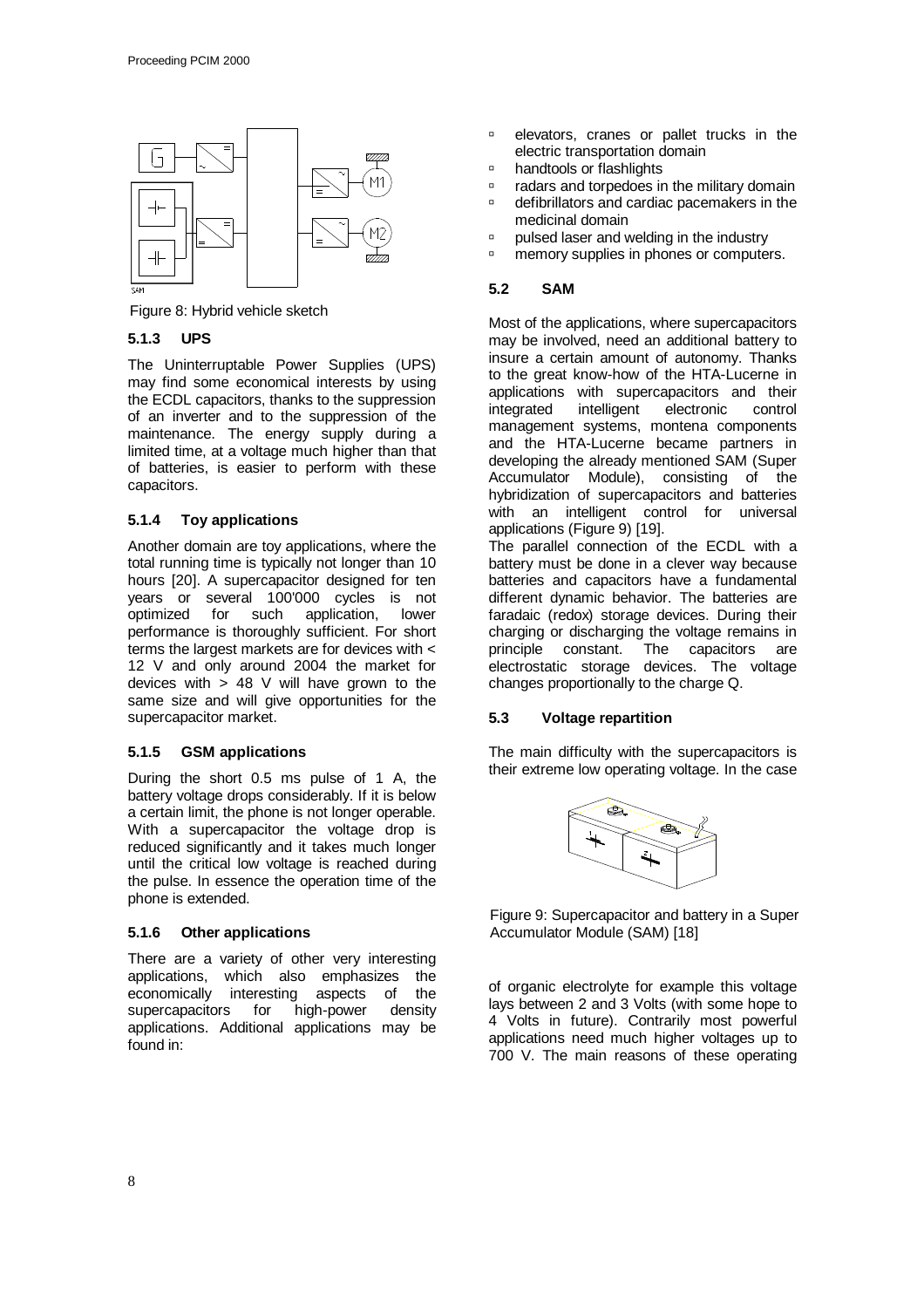voltages are, on one side the current reduction which requires smaller and lighter conductors, and on the other side, the voltage drop in the semiconductors which is proportionally much less important in comparison to a 2.5 V application. To reach the required application voltage the super-capacitors are connected in series to form a "system".

2 electrodynamics laws govern the voltage repartition between the single cells. In continuous operation the voltage is distributed through the cells in function of their parallel resistance. Those, which have a higher resistance, are submitted to a higher voltage. A cell with a small resistance has a behavior which looks like a short. In transient operation the voltage is distributed through the cells in function of their capacitance. Those, which have a higher capacitance, need more time to change their voltage.

If all the cells had the same parallel resistance and the same capacitance, the voltage would be equal on each of them. It is actually not the case because several factors induce a scattering of the supercapacitor properties:

- ˙ the manufacturing process (5-10%)
- ˙ the temperature gradient in the system
- ˙ the cell aging

To prevent the decompostion of the electrolyte, which causes a supercapacitor failure, the voltage between the electrodes must be maintained under the electrolyte decomposition potential. This later depends on the electrolyte type, but also on the materials which are used for the electrodes, the conductors and the can. The voltage repartition is not only important for security reason but also to assure an equal aging of the cells. The problem is well known for electrolytic capacitor where the voltage repartition is generally controlled with resistors. It does mean finally that each supercapacitor cell must be controlled or protected.

The different methods, which are used to equilibrate the voltage through the cells, are either based on external parallel resistances, on Zener diodes or on an active power electronic [21]. In the case of the external resistance, they have to be about typically 10 time less resistive then the internal parallel resistances in order to dominate them. The losses are therefore much more important. The typical system efficiency may be estimated to 16%. In the case of Zener diodes, the principle is that the diode start to be conducting when the voltage exceed the redact voltage. This method may be considered as a cell protection. When the system is working at voltage lower then the nominal one, the cell voltage distribution is not corrected. The aging will be different from one cell to the other. The efficiency is improved to 90%. With the active electronic (Figure 10), the system efficiency may rise to 97%. The losses are due to the transistor resistance.

Figure 10 : Electronic schema and setup of the active voltage sharing with Boostcaps<sup>™</sup> [21]



The costs of the system are strongly related to the electronic components choice, especially to the current they have to manage. This later depends on the level of the cell properties unbalancing. Performant manufacturing processes and a good temperature repartition in the system is very important to reduce costs.

To determine the electronic components size it is necessary to analyze the type of voltage stresses in the application. Generally steady state and transient stresses are superposed. The parallel resistance distribution is important for capacitors, which are permanently charged. The time constant to reach a steady state behavior is given by  $T = Rp C$  which is typically equal to about 500 hours.

#### **VI. Conclusions**